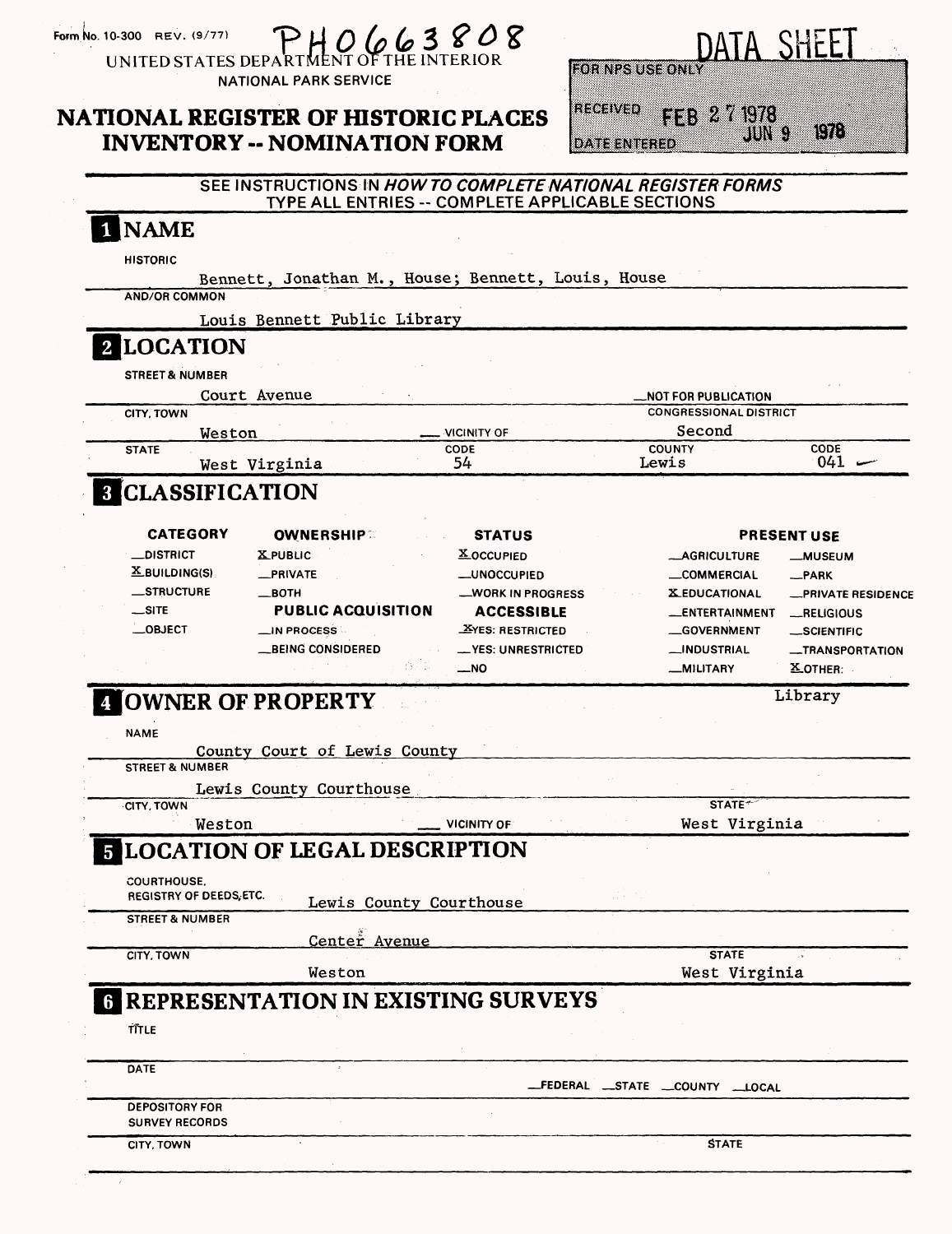# **Z** DESCRIPTION

| <b>CONDITION</b>    |                      | <b>CHECK ONE</b> | <b>CHECK ONE</b> |                 |            |
|---------------------|----------------------|------------------|------------------|-----------------|------------|
| __EXCELLENT         | <b>_DETERIORATED</b> |                  | __UNALTERED      | X ORIGINAL SITE |            |
| $X$ <sub>GOOD</sub> | __RUINS              |                  | <b>XALTERED</b>  | <b>MOVED</b>    | DATE______ |
| $-FAIR$             | __UNEXPOSED          |                  |                  |                 |            |

DESCRIBE THE PRESENT AND ORIGINAL (IF KNOWN) PHYSICAL APPEARANCE

The Louis Bennett Library personifies the ideal in High Victorian Italianate architecture, an eclectic composition geared to the tastes of the priviliged captitalist of the post Civil War years. The building was commissioned as a residence for Jonathan M. Bennett and erected in 1874-75 from the designs of a Parkersburg, West Virginia, architect whose idenity is presently unknown.

The seventeen room mansion retains its nineteenth century integrity as a result of a preservation clause in the 1922 deed which stipulates that any alterations or changes to the building be undertaken in such a manner "as to preserve in its present form. ..the exterior of the front part of said residence." The use of the building as a library has not compromised the interior architectural flow of space, ceiling height, or detail, thereby saving the building as a veritable showplace of nineteenth century design and building technology.

The mansard roof of the building's tower was recently resheathed in gray painted wooden shakes to simulate the original slate courses that had deteriorated. Gabled dormers on the north, south and east elevations of the tower roof were not replaced. The original entrance walkway was altered from a single to double approach at the time the building became a library. Another slight alteration occured when a remodeling of the kitchen and service wing of the house was undertaken to provide office space for the library.

The mansarded, four and one half story entrance tower stands as a dominant unit between the main block of the building running north to south and the ell running east to west. The high-pitched roof of the gabled ell and bulk of the tower form a picturesque mass neatly framed by two subtle vertical elements, a gabled dormer to the north and a tall, corbel capped brick chimney to the south. The whole of the composition is intricately detailed with elaborate millwork and finely appointed pressed tin ornamentation.

Italianate details on the Bennett Library of special note are the heavy wooden brackets of the tower and veranda, a balustraded tower balcony, and an elaborate bargeboard with wooden loops which culminates in the apex of the front gable in an intricate wooden lattice with pendant. A windowhood and segmental and rounded window heads of pressed tin are other noteworthy architectural features.

The parlor and billard rooms of the library - the stack areas - contain original plaster ceiling moldings. Windows bay transverse arches, woodwork, and interior paneled and louvered window shutters are intact throughout. Mid-century arched fireplaces - with a single exception - are metal types simulating marble.

The stairway at the rear of the foyer is of open well, open string design with four principal flights. The rails and balusters are finely molded hardwood resembling in coloration and texture the mahogany shelves of the mansion's mantles. The rails rise continuously from bottom to top floors, rounding each landing.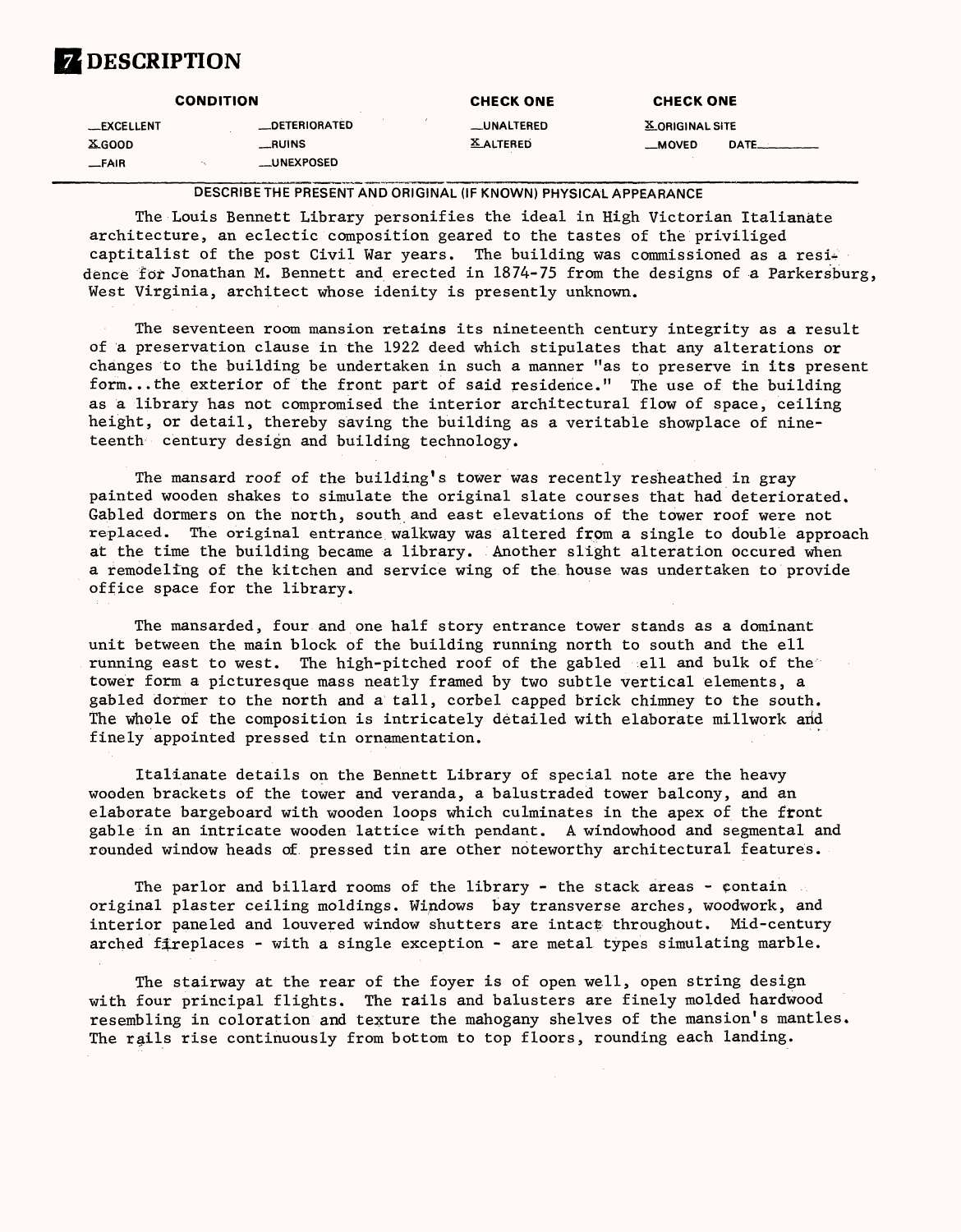# **[I SIGNIFICANCE**

| <b>AGRICULTURE</b><br><b>XARCHITECTURE</b><br>$-1700-1799$<br>$\_$ ART<br>$X$ 1800-1899<br>COMMERCE<br>$-1900-$ | 1874-75                       | <b>BUILDER/ARCHITECT</b>                                               |                                            |                                             |
|-----------------------------------------------------------------------------------------------------------------|-------------------------------|------------------------------------------------------------------------|--------------------------------------------|---------------------------------------------|
| $-1400-1499$<br>$-1500-1599$<br>$-1600-1699$                                                                    | COMMUNICATIONS                | __EXPLORATION/SETTLEMENT<br>__INDUSTRY<br>$\equiv$ INVENTION           | -PHILOSOPHY<br><b>XPOLITICS/GOVERNMENT</b> | -TRANSPORTATION<br><b>_OTHER (SPECIFY)</b>  |
|                                                                                                                 |                               | <b>XEDUCATION</b><br>__ENGINEERING                                     | _MILITARY<br><b>__MUSIC</b>                | <b>X_SOCIAL/HUMANITARIAN</b><br>$-$ THEATER |
|                                                                                                                 | _ARCHEOLOGY-HISTORIC          | CONSERVATION<br><b>LECONOMICS</b>                                      | —LAW<br><b>LLITERATURE</b>                 | $\_$ SCIENCE<br>_SCULPTURE                  |
| <b>PERIOD</b><br><b>_PREHISTORIC</b>                                                                            | <b>ARCHEOLOGY-PREHISTORIC</b> | AREAS OF SIGNIFICANCE -- CHECK AND JUSTIFY BELOW<br>COMMUNITY PLANNING | <b>LANDSCAPE ARCHITECTURE</b>              | RELIGION                                    |

#### **STATEMENT OF SIGNIFICANCE**

The Louis Bennett Public Library and War Memorial at Weston, Lewis County, West Virginia, is the former residence of the Bennett family whose lineal history figures prominently in the business, legal, land, and political affairs of both Virginia and West Virginia in the nineteenth and early twentieth centuries. The mansion is a meticulous example of High Victorian Italianate architecture and corresponds figuratively in stature to the man who commissioned it in 1874-75, Jonathan M. Bennett.

Mr. Bennett's son, Louis Bennett, and grandson, Louis Bennett, Jr., were memorialized by the brick residence when it was left in 1922 to the citizens of Lewis County by Mrs. Louis Bennett, Sr., as a public library and community center. Her philanthropy was precipitated by the death of both her husband and only surviving son in August, 1918, the latter the result of an heroic military action in the First World War.

Jonathan M. Bennett(1816-1887) is regarded among the most significant personages of Lewis County history. He was born in the Collins settlement of the county, studied locally, and was married to Margaret Elizabeth Jackson, a cousin of Thomas J. (Stonewall) Jackson, with whom Mr, Bennett was a lifelong friend and protege.

From 1836 to 1865 Jonathan M. Bennett vigorously participated in the political and social affairs of the Commonwealth of Virginia. He won most of the local offices including the office of Mayor of Weston in  $1846$ . Following an  $1852-53$ term in the Virginia General Assembly, Jonathan Bennett served as president of the Exchange Bank of Virginia at Weston.

Governor Henry A. Wise appointed Bennett, a Democrat, First Auditor of Virginia in 1857, a position he held at Richmond until the end of the Civil War in 1865.

One of the greatest single events in the history of Weston was the location of the Trans-Alleghany Lunatic Asylum (Weston State Hospital) at Weston in 1855. Jonathan Bennett used his influence as Auditor of Virginia to promote this transaction. The Parkersburg- Staunton Turnpike and first narrow-gauge railroad between Weston and Clarksburg were other projects Bennett promoted, as much for his own gain as for the benefit of his native town.

Because of Jonathan Bennett's loyalty to Virginia during the Civil War, he was thus one of the few important men of his day to have served both Virginia and the newly emergent West Virginia, and to have thereby gained unique political and social perspectives. Bennett's undiminished stature in West Virginia following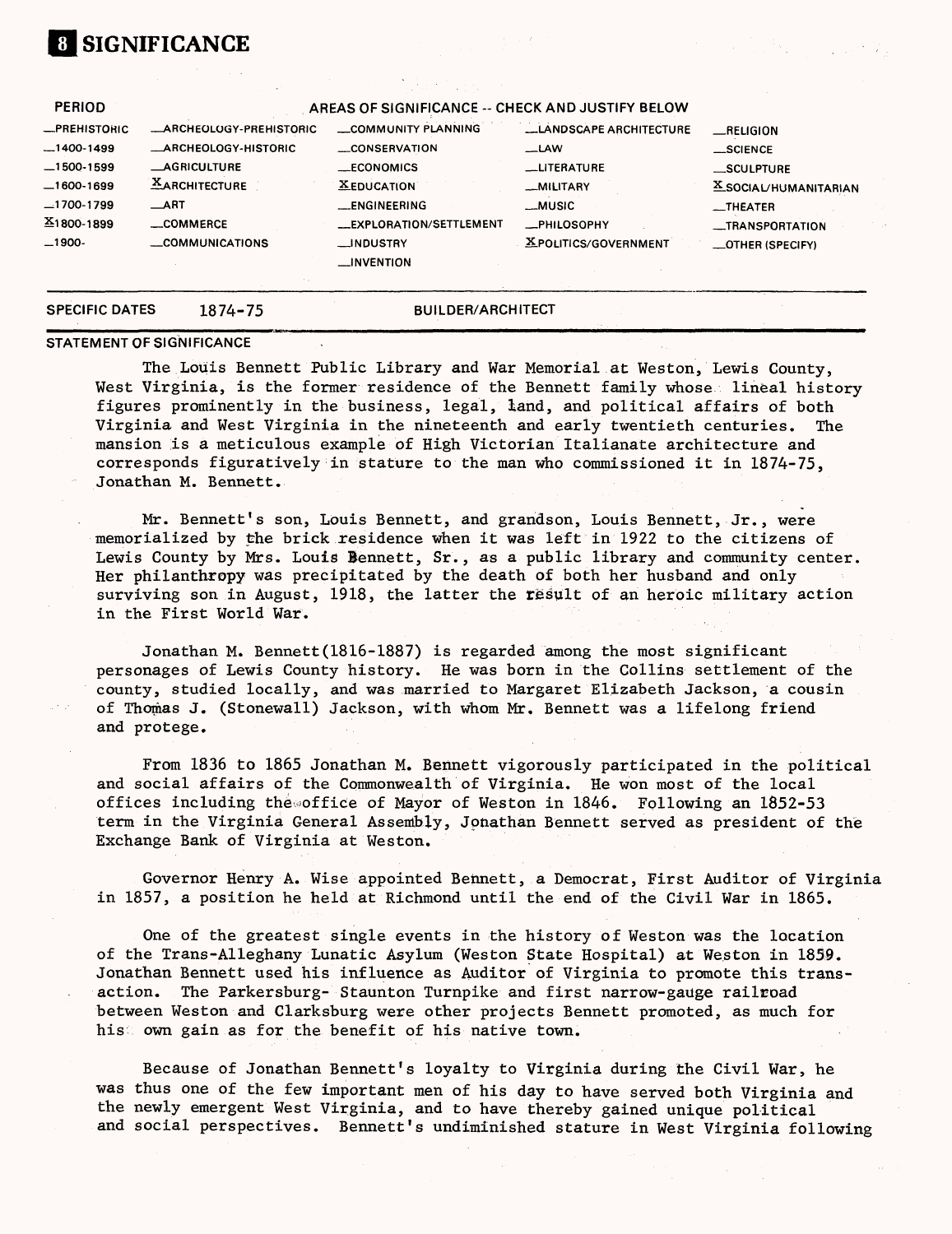# **|MAJOR BIBLIOGRAPHICAL REFERENCES**

Ambler, Charles Henry. A History of West Virginia. New York; Prentice Hall, 1933.

| A Reminiscent History of Northern West Virginia. Chicago: Goodspeed Brothers, |  |  |  |
|-------------------------------------------------------------------------------|--|--|--|
| Publishers, 1895.                                                             |  |  |  |

| Atkinson, Geo. W. and Gibbens, Alvaro J. Prominent Men of West Virginia. Wheeling,<br>W.Va.: W. L. Callin, 1890. |  |
|------------------------------------------------------------------------------------------------------------------|--|
|                                                                                                                  |  |

### **GEOGRAPHICAL DATA**

| ACREAGE OF NOMINATED PROPERTY 1 acre                                                        |                                                        |
|---------------------------------------------------------------------------------------------|--------------------------------------------------------|
| QUADRANGLE NAME _ Weston, West Virginia<br><b>UTM REFERENCES</b>                            | QUADRANGLE SCALE $-7.5$                                |
| 14,6<br>12, 7, 0<br>4.312.017.5.0<br><b>NORTHING</b><br><b>ZONE</b><br><b>EASTING</b><br>C. | в.<br><b>EASTING</b><br><b>NORTHING</b><br><b>ZONE</b> |
| F                                                                                           |                                                        |
|                                                                                             |                                                        |
| <b>VERBAL BOUNDARY DESCRIPTION</b>                                                          |                                                        |

The Bennett Public Library is located on the eastern side of Court Avenue between a hillside, stepped sidewalk on the north and an open lot facing Bank Street on the south. The rear lot lines of the library face the west side of High Avenue on the east. LIST ALL STATES AND COUNTIES FOR PROPERTIES OVERLAPPING STATE OR COUNTY BOUNDARIES

**STATE CODE COUNTY CODE STATE CODE COUNTY CODE**

### **FORM PREPARED BY**

**NAME/TITLE**

|                                                             |             | Rodney S. Collins, Research Assistant                            |         |  |                       |                |                                                                                 |  |
|-------------------------------------------------------------|-------------|------------------------------------------------------------------|---------|--|-----------------------|----------------|---------------------------------------------------------------------------------|--|
| <b>ORGANIZATION</b>                                         |             |                                                                  |         |  | <b>DATE</b>           |                |                                                                                 |  |
|                                                             |             |                                                                  |         |  |                       |                | Historic Preservation Unit, W.Va. Dept. of Culture and History November 16,1977 |  |
| <b>STREET &amp; NUMBER</b>                                  |             |                                                                  |         |  | <b>TELEPHONE</b>      |                |                                                                                 |  |
|                                                             |             | Science and Culture Center, Capitol Complex                      |         |  |                       | (304) 348-0244 |                                                                                 |  |
| <b>CITY OR TOWN</b>                                         |             |                                                                  |         |  | <b>STATE</b>          |                |                                                                                 |  |
|                                                             | Charleston  |                                                                  |         |  |                       | West Virginia  |                                                                                 |  |
| <b>IZ STATE HISTORIC PRESERVATION OFFICER CERTIFICATION</b> |             |                                                                  |         |  |                       |                |                                                                                 |  |
|                                                             |             | THE EVALUATED SIGNIFICANCE OF THIS PROPERTY WITHIN THE STATE IS: |         |  |                       |                |                                                                                 |  |
|                                                             | NATIONAL __ |                                                                  | STATE X |  | LOCAL $\underline{X}$ |                |                                                                                 |  |

**As the designated State Historic Preservation Officer for the National Historic Preservation Act of 1966 (Public Law 89-665), I hereby nominate this property for inclusion in the National Register and certify that it has been evaluated according to the criteria and procedures set forth by the, National Park Service.**

|              |                        | STATE HISTORIC PRESERVATION OFFICER SIGNATURE                                                                  |             |                   |  |  |
|--------------|------------------------|----------------------------------------------------------------------------------------------------------------|-------------|-------------------|--|--|
|              | <b>TITLE</b>           | West Virginia State Historic Preservation Officer                                                              | <b>DATE</b> | February 23, 1978 |  |  |
|              | <b>EORNES USE ONLY</b> | i ing termoefinisten mit termisten van de staat van de van de van de van de van de van de van de van de van de | ÐAIE        |                   |  |  |
| <b>Maita</b> |                        | KEEPER OF THE NATIONAL REGISTER<br>Z.                                                                          | 02.YEZ      |                   |  |  |
|              |                        | CHIEFOLATCATRATON                                                                                              |             |                   |  |  |

**GPO 921-803**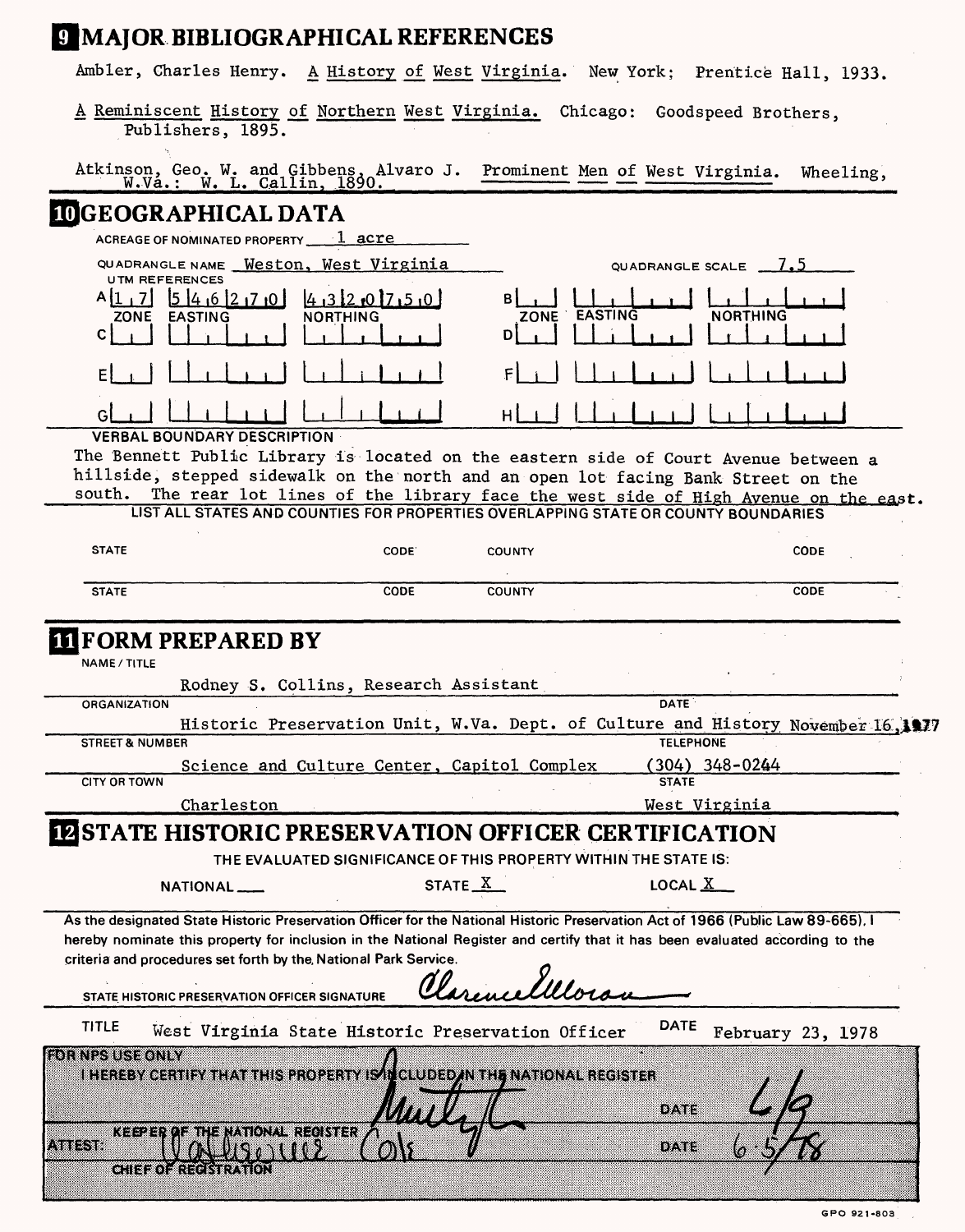#### **UNITED STATES DEPARTMENT OF THE INTERIOR NATIONAL PARK SERVICE** *^^^\$\$\$\$%®\$.*

#### **NATIONAL REGISTER OF HISTORIC PLACES INVENTORY - NOMINATION FORM**

|                     | <b>FOR NPS USE ONLY</b> |                  |      |
|---------------------|-------------------------|------------------|------|
|                     |                         |                  |      |
|                     | RECEIVED FEB 271978     |                  |      |
|                     |                         |                  |      |
| <b>DATE ENTERED</b> |                         | JUN <sub>9</sub> | 1978 |

Louis Bennett Public Library, Lewis County, West Virginia

**CONTINUATION SHEET** FILM NUMBER 8 PAGE 2

the war is reflected in his election to the State Senate, 1872-76, where he served as finance committee chairman, the Senate's most powerful post. Regarding the famous Virginia Debt question, Bennett's committee found that Virginia actually owed West Virginia \$525,000.

The Bennett home during the residency of both Jonathan and Louis was the ranking center of social activity in central West Virgina. On many occasions "governors, senators, bishops, and lesser public officials as well as relatives and friends from Walkersville, Glenville, mear-by farms, or distant points knew that there was always a welcome for them...."

Following the death of Jonathan Bennett in 1887, the family home became the property of the fourth child, Louis Bennett, by decree of the Lewis County Circuit Court in 1891. Louis Bennett (1848-1918) was successful at the bar, established himself politically, and gained the social notoriety his father commanded.

Before he was 30 years old, Louis Bennett won an appointment as principal (president) of Glenville Normal School for three sessions ending in 1875, the result of his clerical service in West Virginia state government. A building on the college campus is named in his honor.

Elected to the House of Delegates in 1891, Louis Bennett was made Speaker in;his first term. In 1908 he was Democratic candidate for Governor, losing to William E. Glasscock by a plurality of about 12,000 votes.

The Louis Bennett's frequently traveled abroad. The children were educated in Eastern schools and in Europe. Daughter Agra, was presented at the first court of King George V.

Louis Bennett, Jr., (1894-1918) left Yale in 1917 to organize the West Virginia Flying Corps. He was commissioned Captain by the Governor, and authorized head of the Corp by the State Board of Defense. When the U.S. Government refused to accept state units, Bennett enlisted in the British Royal Flying Forces, attaining the rank of First Lieutenant. Upon his own request Bennett was sent to France ahead of his own unit. Between August 15 and August 24, 1918, he shot down three German planes and nine observation balloons. He was recommended for the Distinguished Flying Cross for his bravery. On August 24 Bennett was shot down by the Germans and died of injuries at Wavrin, France.

Seven memorials in the United States and Europe, including a church at Wavrin, France, were established in Louis Bennett's memory, largely through the efforts of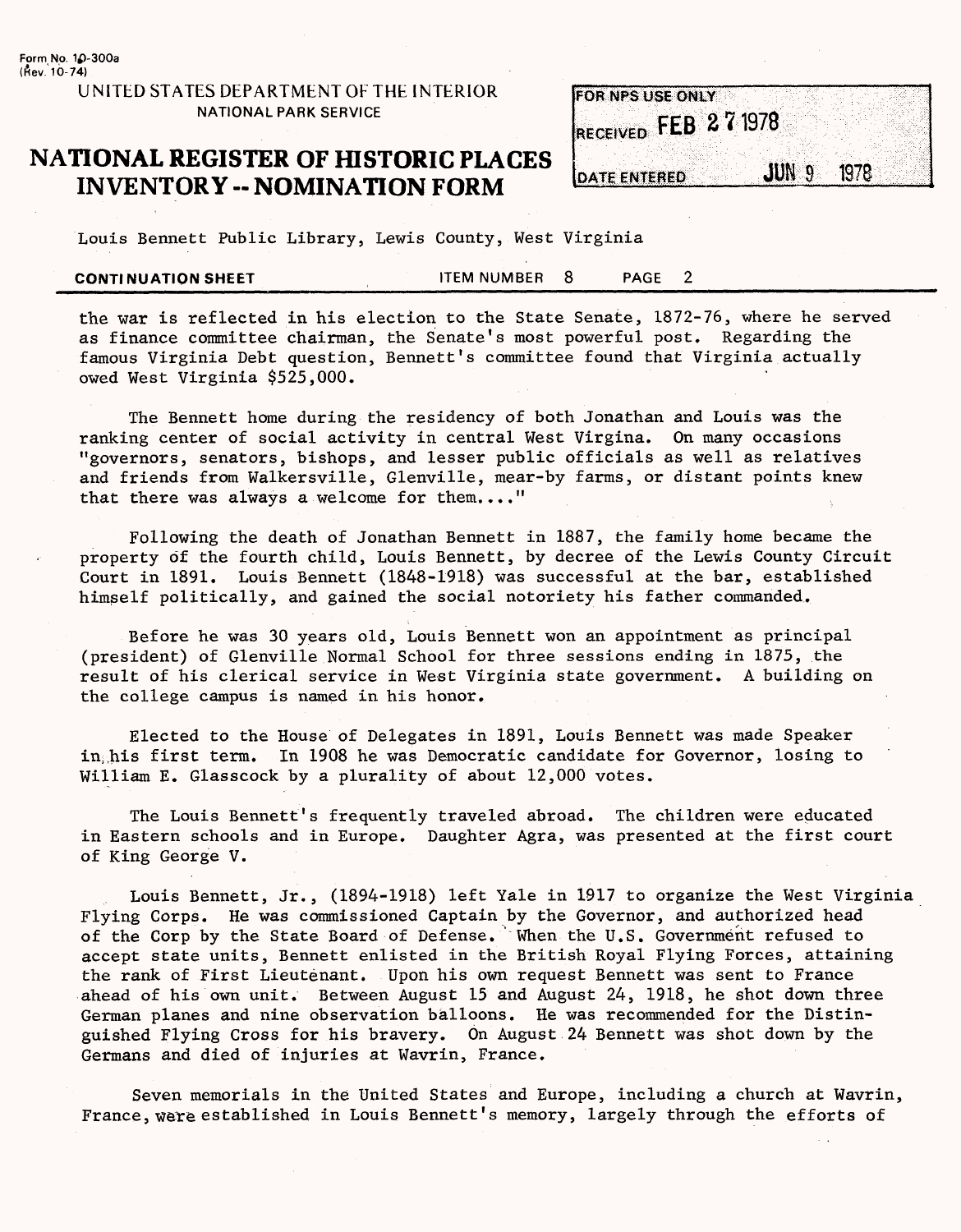UNITED STATES DEPARTMENT OF THE INTERIOR NATIONAL PARK SERVICE

### **NATIONAL REGISTER OF HISTORIC PLACES INVENTORY -- NOMINATION FORM**

|                 | <b>FOR NPS USE ONLY</b>                            |
|-----------------|----------------------------------------------------|
|                 |                                                    |
| <b>RECEIVED</b> | FEB 271978                                         |
|                 |                                                    |
|                 | 1978<br>$\mathbf{M}^{\prime\prime}$ , $\mathbf{0}$ |
| DATE ENTERED    |                                                    |

Louis Bennett Public Library, Lewis County, West Virginia

| <b>CONTINUATION SHEET</b> | <b>ITEM NUMBER</b> | <b>PAGE</b> |  |
|---------------------------|--------------------|-------------|--|
|                           |                    |             |  |

Mrs. Louis Bennett, Sr. American Ambassador to the Court of St. James, West Virginian and family friend, John W. Davis, was instrumental in securing for Mrs. Bennett permission to give a memorial window in Westminister Abbey to the memory of "those members of the British Flying Services who fell in the Great War, 1914-18."

The first memorial to an aviator in the United States was dedicated in 1924 at Linsly Institute, Wheeling, West Virginia, in honor of Louis Bennett, Jr. The statue is entitled "The Aviator" and was executed by noted sculptor Henry Augustus Lukeman.